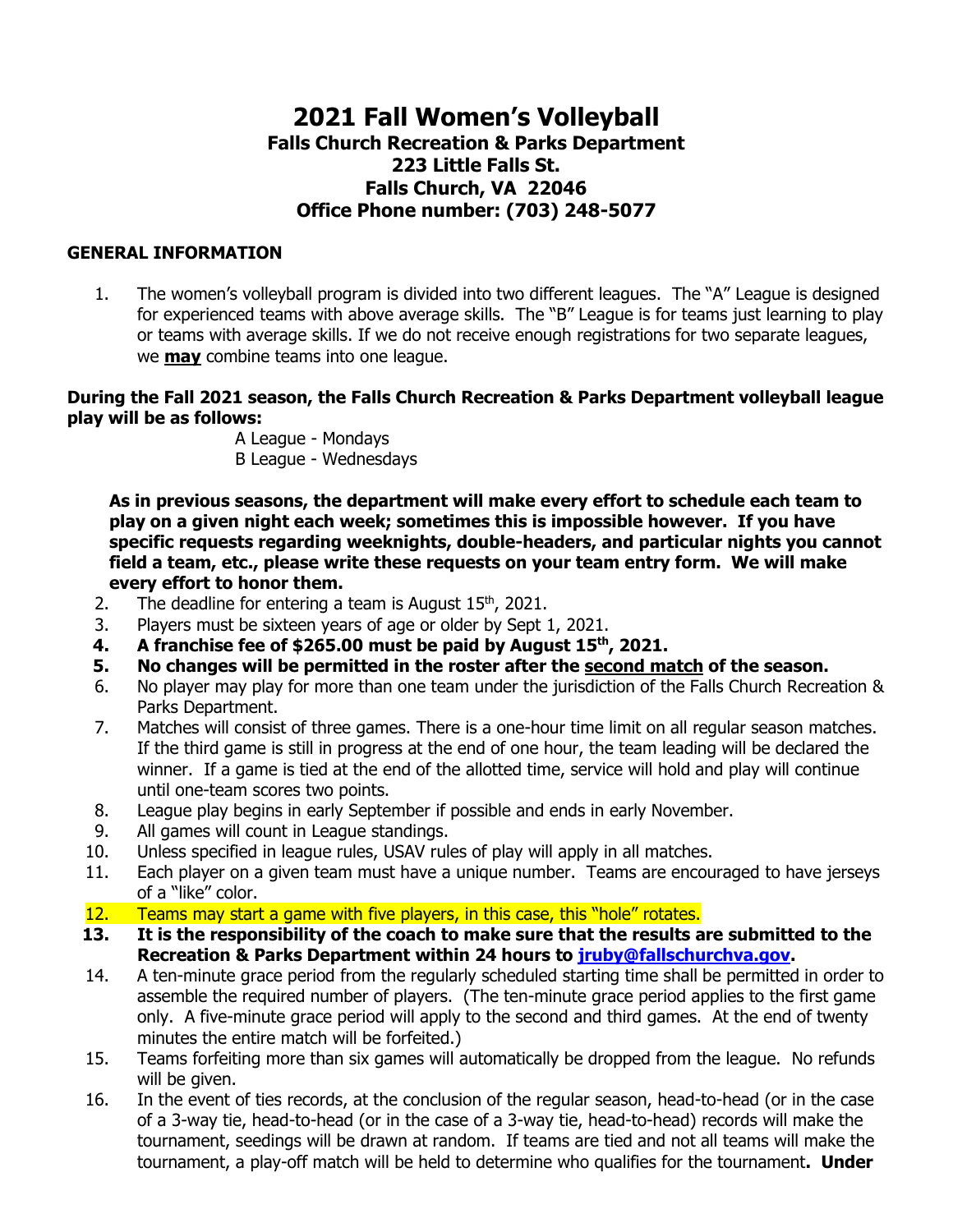**no circumstances will point differentials be used to determine seedings or who makes the tournament.**

17. For further information, please contact Jimmy Ruby at (703) 248-5027.

## **CONDUCT REGULATIONS**

### **Coaches, managers, players shall not:**

- 1. At any time lay a hand upon or shove an official, facility supervisor or scorekeeper. **Penalty:**  suspension from all sport activities sponsored by the Falls Church Recreation and Parks Department for a period of two years.
- 2. At any time dispute an official's decision or make an abusive verbal attack upon any official, facility supervisor, scorekeeper, player or spectator. **Penalty:** Warning by official and/or ejection from the game. If ejected, the person is suspended from the next game his/her team plays.
- 3. At any time be found guilty of gross misconduct. **Penalty:** Will be suspended for the remainder of the season and no refund on the fees will be given.
- 4. At any time refuse to abide by an official's decision. **Penalty:** Ejection from game and suspension from the league until his/her case has been reviewed. Probationary reinstatement is possible.
- 5. Any coach, manager or player who is ejected from the game is automatically suspended from the next game his/her team plays. A second offense by the same person will result in additional disciplinary action as directed by the league. This rule is not subject to protest or review.
- 6. Any coach, manager or player who is placed on probationary status and is reported again for violating the "Code of Conduct" or league rules will be given a minimum penalty of suspension for the remainder of the season.
- 7. Teams are responsible for the conduct of their spectators. Failure to attempt to control disruptive spectators may result in forfeiture to the opposing team.
- 8. Smoking is prohibited in all school/public grounds (indoors and outdoors)
- 9. No food or beverages (except water) are allowed in the gyms. Please no Gatorade!